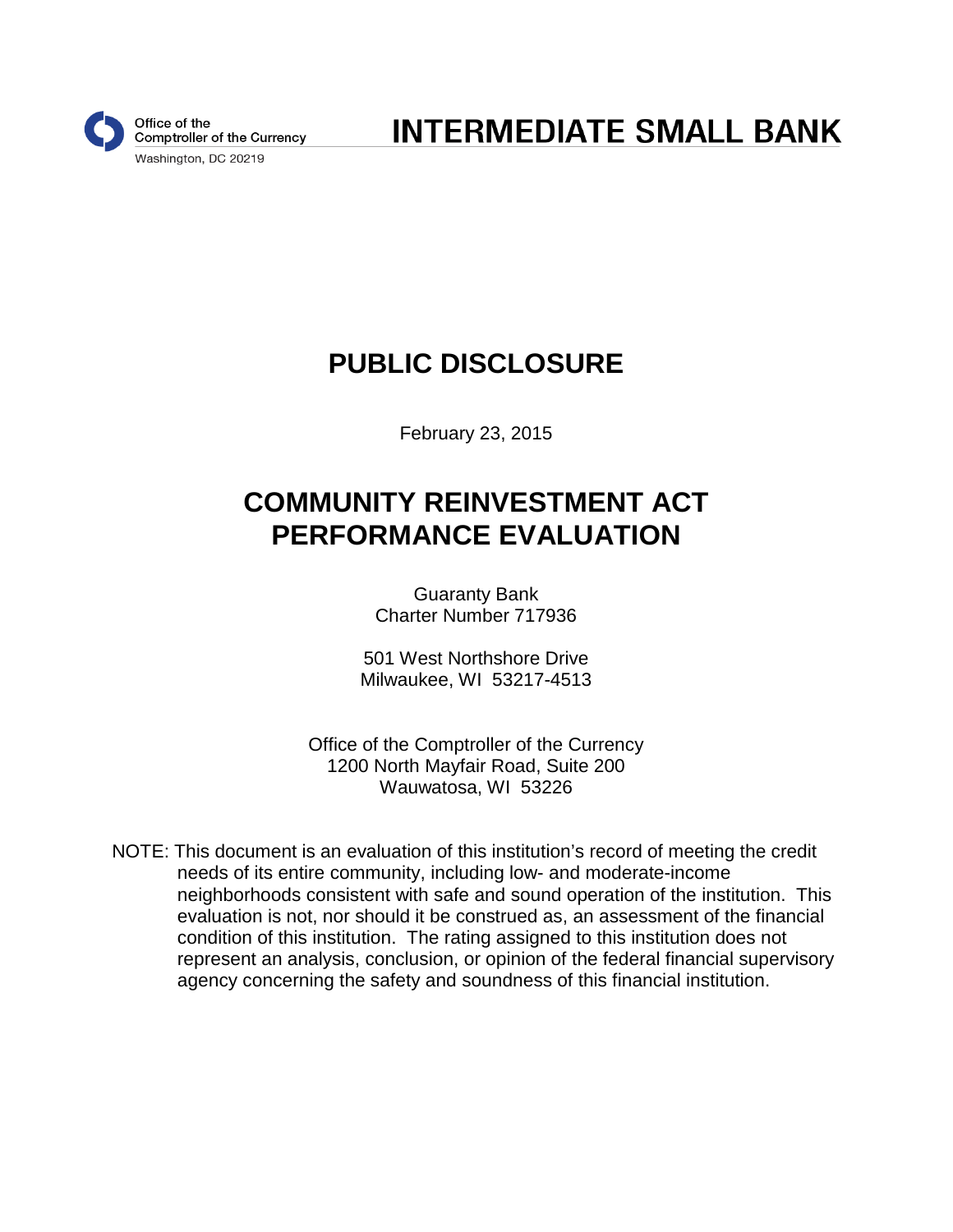## **INSTITUTION'S CRA RATING: This institution is rated Satisfactory.**

#### **The Lending Test is rated Satisfactory. The Community Development Test is rated Satisfactory.**

- The loan-to-deposit ratio is reasonable given the institution's size, business strategy, and lending capacity.
- The institution originates a majority of loans outside the institution's assessment area (AA).
- The distribution of borrowers reflects reasonable penetration among individuals of different income levels.
- The geographic distribution of loans reflects reasonable dispersion throughout the AA.
- The institution's community development performance through community development loans, qualified investments, and services demonstrates adequate responsiveness to community development needs in the AAs.

## **Scope of Examination**

We evaluated Guaranty Bank's (Guaranty) Community Reinvestment Act (CRA) performance under the Intermediate Small Bank examination procedures, which include a lending test and a community development (CD) test. The lending test evaluates the institution's record of meeting the credit needs of its AAs through its lending activities. The CD test evaluates the institution's responsiveness to CD needs in its AAs through CD lending, qualified investments, and CD services.

The lending test covers Guaranty's performance from January 1, 2012 to December 31, 2014. The evaluation period for the CD test is from July 14, 2008 to February 23, 2015. The Office of Management and Budget (OMB) revised metropolitan area (MA) and census tract geographic definitions and boundaries in February 2013. Those revisions became effective for CRA purposes on January 1, 2014. Five of the institution's AAs were affected by these changes and will receive a separate analysis of 2014 lending data.

Guaranty's primary loan product is residential real estate loans. The institution reports data under the requirements of the Home Mortgage Disclosure Act (HMDA). Prior to conducting this evaluation, the HMDA data was tested and found to be reliable. Therefore, reported HMDA data was used for three years in our evaluation of residential real estate lending. Additionally, we obtained aggregate HMDA peer group data for the lending lest.